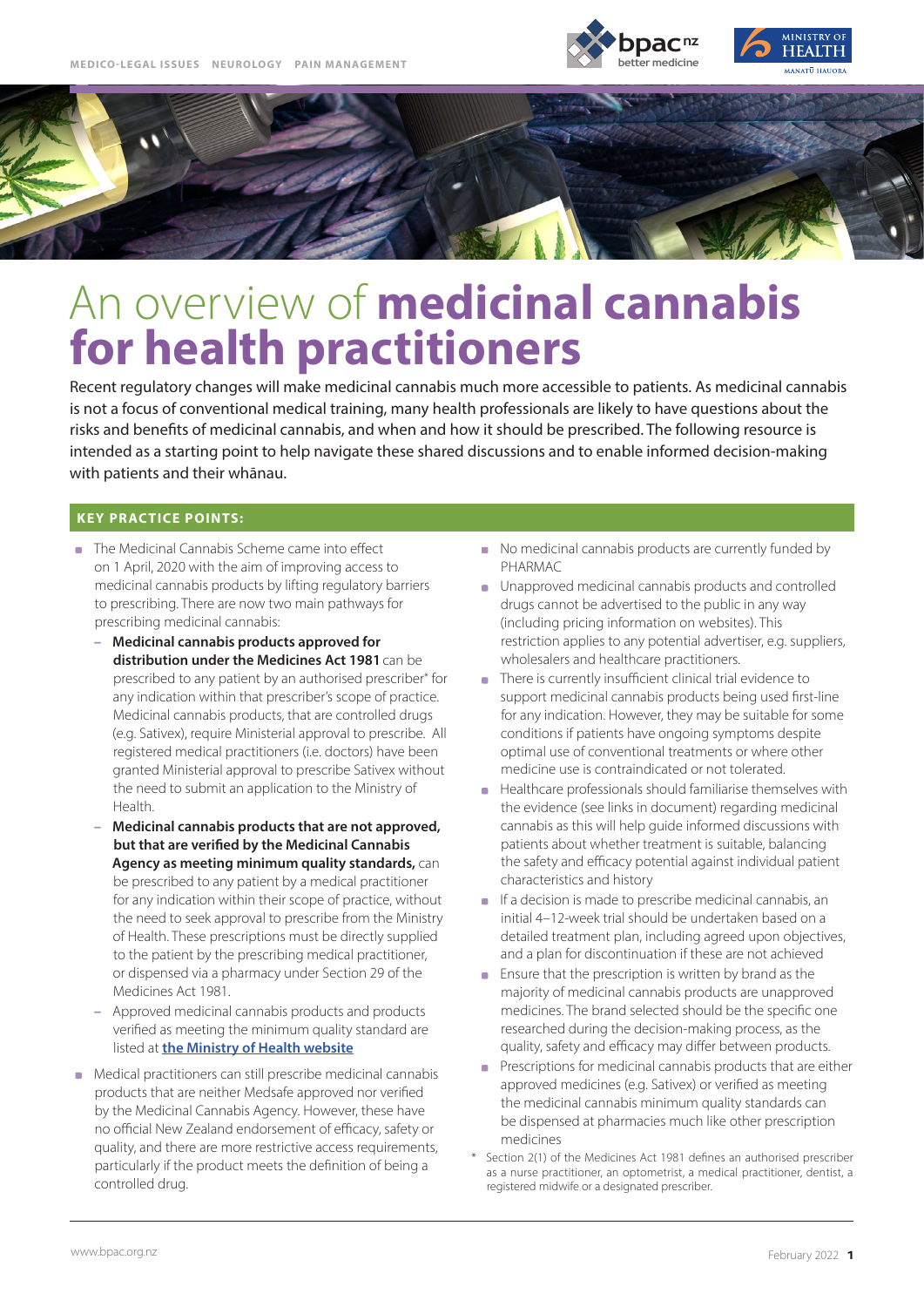# **A brief history of medicinal cannabis in New Zealand**

The unauthorised import, manufacturing and dealing of cannabis has been illegal in New Zealand since the implementation of the Dangerous Drugs Act 1927.<sup>1</sup> At the time, this law was enacted due to mounting international concerns over illicit drug trafficking; however, there was a provision in the law that permitted cannabis to remain available as a prescription medicine.<sup>1,2</sup> The New Zealand government passed further legislative restrictions over time to broadly combat illicit drug supply and use, and cannabis was subsequently designated as a controlled drug under the Misuse of Drugs Act 1975.<sup>1</sup> These changes meant that medicinal cannabis could only be prescribed by a specialist with Ministerial approval.<sup>1</sup>

## **Some people living in New Zealand self-medicate with cannabis regardless of the legal status**

Cannabis consumption remains widespread in New Zealand, with 11–15% of adults reporting they had consumed it at least once in the last 12 months.<sup>3, 4</sup> Of these users, more than 40% reported that they self-medicate with cannabis to treat pain or other conditions, rather than seeking guidance from a medical professional.<sup>3</sup> This represents a significant health issue as the quality and psychoactive content of illicitly procured cannabis can vary substantially, putting the person at an increased risk of harm. It also potentially indicates they are not accessing conventional evidence-based medicines and other treatments, further contributing to inequities in healthcare outcomes. Māori in particular have consistently experienced higher rates of cannabis-related harm and prosecution compared with other ethnic groups.<sup>1</sup>

#### **The shifting perspective on personal cannabis use**

Public interest in pharmaceutical-grade medicinal cannabis heightened in New Zealand after several highly publicised cases of people applying for access to cannabis products for treating conditions such as severe epilepsy, multiple sclerosis and chronic pain. In late 2010, Sativex became the only available medicinal cannabis product with consent for distribution (approval) under the Medicines Act 1981, and it could only be prescribed as an add-on treatment for patients with moderate to severe spasticity associated with multiple sclerosis. Any prescribing of Sativex for off-label (unapproved) use – or prescribing any unapproved medicinal cannabis products that were controlled drugs – required case-by-case Ministerial approval under the previous regulations.

In recent years, amendments have been made to the Misuse of Drugs Act to reflect the shifting perspective that personal drug use is a health issue rather than criminal.<sup>5</sup> In 2018,

changes were introduced to provide for a statutory defence for the possession of illicit cannabis by terminally ill patients, and cannabidiol (CBD) products were reclassified to no longer be controlled drugs (see: "The terminology associated with medicinal cannabis").<sup>5</sup> The following year, further amendments were made requiring Police to exercise discretion in deciding when to prosecute for the possession and use of controlled drugs.<sup>5</sup> Although recreational cannabis use remains illegal, this approach shifts the focus of prosecution towards individuals who profit from drug dealing, rather than users themselves. In addition, these amendments were intended to be a first step in improving access to medicinal cannabis.<sup>5</sup>

# **The Medicinal Cannabis Agency: improving access to quality products**

On 1 April, 2020, the Misuse of Drugs (Medicinal Cannabis) Regulations 2019 came into force, enabling the implementation of the Medicinal Cannabis Scheme (The Scheme).<sup>6</sup> This provides a framework for a licenced domestic industry for the cultivation, manufacture and supply of medicinal cannabis, and sets the minimum quality standard which all medicinal cannabis products must meet. The Scheme is administered by the Medicinal Cannabis Agency (part of the Ministry of Health) and aims to minimise barriers and improve patient access to quality medicinal cannabis products.<sup>6, 7</sup> Any product verified as meeting the minimum quality standard does not require further Ministerial approval to prescribe, even if it is classified as being a controlled drug.

Evidence from other countries including Canada and The Netherlands show that government-led programmes to control medicinal cannabis production and integrate use into the healthcare system can be beneficial.<sup>8</sup> The introduction of New Zealand's Medicinal Cannabis Scheme:<sup>8, 9</sup>

- **Permits evidence-based discussions with patients** regarding the suitability and reasons for using medicinal cannabis
- **Ensures product quality, consistency, and reduces the risk** of product contamination
- **Enables the monitoring of the patient's response to** treatment if prescribed, including both beneficial and adverse effects
- **Allows New Zealand to meet its obligations under the** Single Convention on Narcotic Drugs, 1961; this includes establishing an agency to control the commercial production and supply of cannabis for medical use, and reporting on the volumes of production and manufacture to the International Narcotics Control Board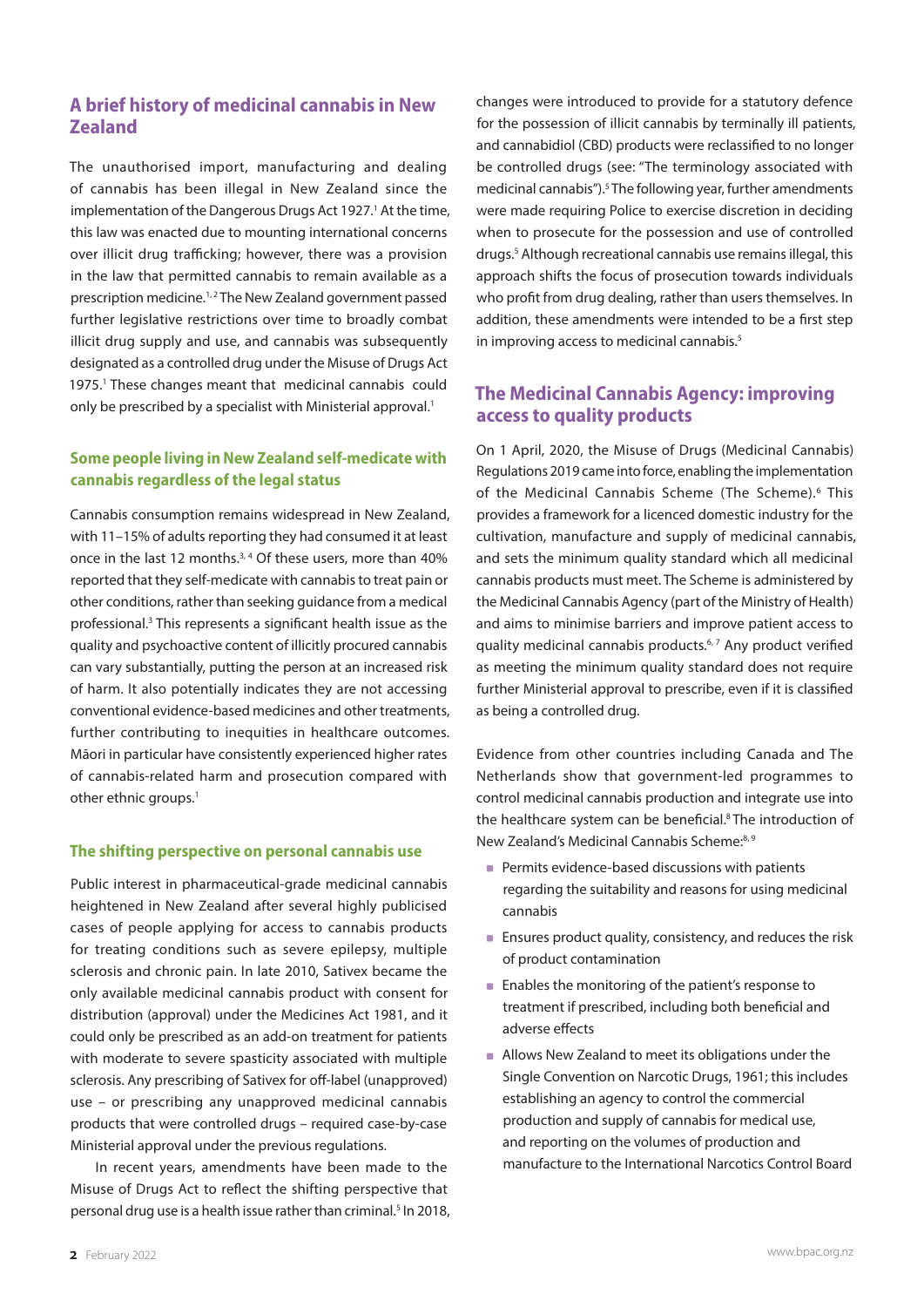## **Summary of the Medicinal Cannabis Scheme: how does this affect prescribing?**

With the implementation of the Medicinal Cannabis Scheme, medicinal cannabis products can now be prescribed by a **registered medical practitioner** (i.e. doctor) to any patient under three main categories (Figure 1):<sup>6, 10</sup>

- 1. **Medicinal cannabis products that are approved medicines, i.e. with Medsafe approval (or provisional approval)** can be prescribed by any authorised prescriber\* for any indication within the prescriber's scope of practice. Medicinal cannabis products, that are controlled drugs (e.g. Sativex), require Ministerial approval to prescribe. All registered medical practitioners (i.e. doctors) have been granted Ministerial approval to prescribe Sativex without the need to submit an application to Ministry of Health
- \* Section 2(1) of the Medicines Act 1981 defines an authorised prescriber as a nurse practitioner, an optometrist, a medical practitioner, dentist, a registered midwife or a designated prescriber.
- 2. **Unapproved medicinal cannabis products verified as meeting the minimum quality standards by the Medicinal Cannabis Agency** can be prescribed to any patient by a medical practitioner for any indication within their scope of practice, without the need to seek approval to prescribe from the Ministry of Health. These prescriptions must be directly supplied to the patient by the prescribing medical practitioner, or dispensed via a pharmacy under Section 29 of the Medicines Act 1981.
	- **Products verified as meeting the minimum quality** standard are listed at: **[www.health.govt.nz/our](https://www.health.govt.nz/our-work/regulation-health-and-disability-system/medicinal-cannabis-agency/medicinal-cannabis-agency-information-health-professionals/medicinal-cannabis-products-meet-minimum-quality-standard)[work/regulation-health-and-disability-system/](https://www.health.govt.nz/our-work/regulation-health-and-disability-system/medicinal-cannabis-agency/medicinal-cannabis-agency-information-health-professionals/medicinal-cannabis-products-meet-minimum-quality-standard) [medicinal-cannabis-agency/medicinal-cannabis](https://www.health.govt.nz/our-work/regulation-health-and-disability-system/medicinal-cannabis-agency/medicinal-cannabis-agency-information-health-professionals/medicinal-cannabis-products-meet-minimum-quality-standard)[agency-information-health-professionals/](https://www.health.govt.nz/our-work/regulation-health-and-disability-system/medicinal-cannabis-agency/medicinal-cannabis-agency-information-health-professionals/medicinal-cannabis-products-meet-minimum-quality-standard) [medicinal-cannabis-products-meet-minimum](https://www.health.govt.nz/our-work/regulation-health-and-disability-system/medicinal-cannabis-agency/medicinal-cannabis-agency-information-health-professionals/medicinal-cannabis-products-meet-minimum-quality-standard)[quality-standard](https://www.health.govt.nz/our-work/regulation-health-and-disability-system/medicinal-cannabis-agency/medicinal-cannabis-agency-information-health-professionals/medicinal-cannabis-products-meet-minimum-quality-standard)**
	- These medicinal cannabis products can be obtained from licenced wholesalers in New Zealand.
- 3. **Unapproved medicinal cannabis products NOT verified as meeting the minimum quality standards by the Medicinal Cannabis Agency** can still be prescribed by a medical practitioner and directly supplied to the patient by the prescribing medical practitioner or dispensed by pharmacy via Section 29 of Medicines Act. However, unless the product fits the definition of being a CBD product (see: "The terminology associated with medicinal cannabis") it is a controlled drug and subject to corresponding restrictions under Regulation 22 of the Misuse of Drugs Regulations 1977. Therefore, an **[application](https://www.legislation.govt.nz/act/public/1981/0118/latest/DLM55428.html)** for a named patient must first

be approved by the Minister of Health (delegated to the Ministry of Health) for a specified indication prior to prescribing.

■ These medicines also have more restrictive access criteria (for more information see: Figure 1 and "Access and dispensing considerations")

#### **Prescribing by other types of registered prescribers**

While it is anticipated that the majority of prescribing of medicinal cannabis will be undertaken by medical practitioners (i.e. doctors), medicinal cannabis products that are an approved medicine and a controlled drug, e.g. Sativex, may be prescribed in some instances by other registered prescribers, including:

- **Nurse practitioners** an **[application](https://www.health.govt.nz/system/files/documents/pages/cannabis-based-product-application-form-nonpharm-grade-110121.doc.doc)** to prescribe for a named patient must first be approved by the Minister of Health (delegated to the Ministry of Health). It can only be used for the specified indication, and prescriptions can be for no more than a one-month supply.
	- N.B. Designated nurse prescribers cannot prescribe medicines containing THC.
- **Designated pharmacist prescribers** an **[application](https://www.health.govt.nz/system/files/documents/pages/cannabis-based-product-application-form-nonpharm-grade-110121.doc.doc)** to prescribe must first be approved by the Minister of Health (delegated to the Ministry of Health). THC is listed in Schedule 1B of the Misuse of Drugs Regulations 1977. Prescriptions can only be for a specified condition and the period of supply must be no longer than three days.11, 12

Only registered medical practitioners can prescribe unapproved medicines, even if verified as meeting the minimum quality standard, because unapproved medicines must be supplied under Section 29 of the Medicines Act, and these prescriptions can only be written by a doctor.<sup>13</sup>

# **Initiating the discussion around medicinal cannabis: how does it work and when might it be considered?**

## **The endocannabinoid system as a potential treatment target**

The human endocannabinoid system (ECS) is comprised of endogenously produced cannabinoids, the enzymes affecting their metabolism, as well as a widespread network of cannabinoid receptors, e.g.  $CB_1$  and  $CB_2$ <sup>16</sup>  $CB_1$  receptors are predominantly concentrated in the brain and central nervous system (CNS) but are also found in non-neural tissue, e.g. the gastrointestinal tract, lungs, kidney and liver.<sup>16</sup>  $\text{CB}_2$  receptors are found at a much lower level than  $CB_1$  receptors in the CNS, and instead are mainly expressed in peripheral immune cells and tissues, and in haematopoietic cells.16 Evidence from *in vitro* and animal-based studies has shown that binding of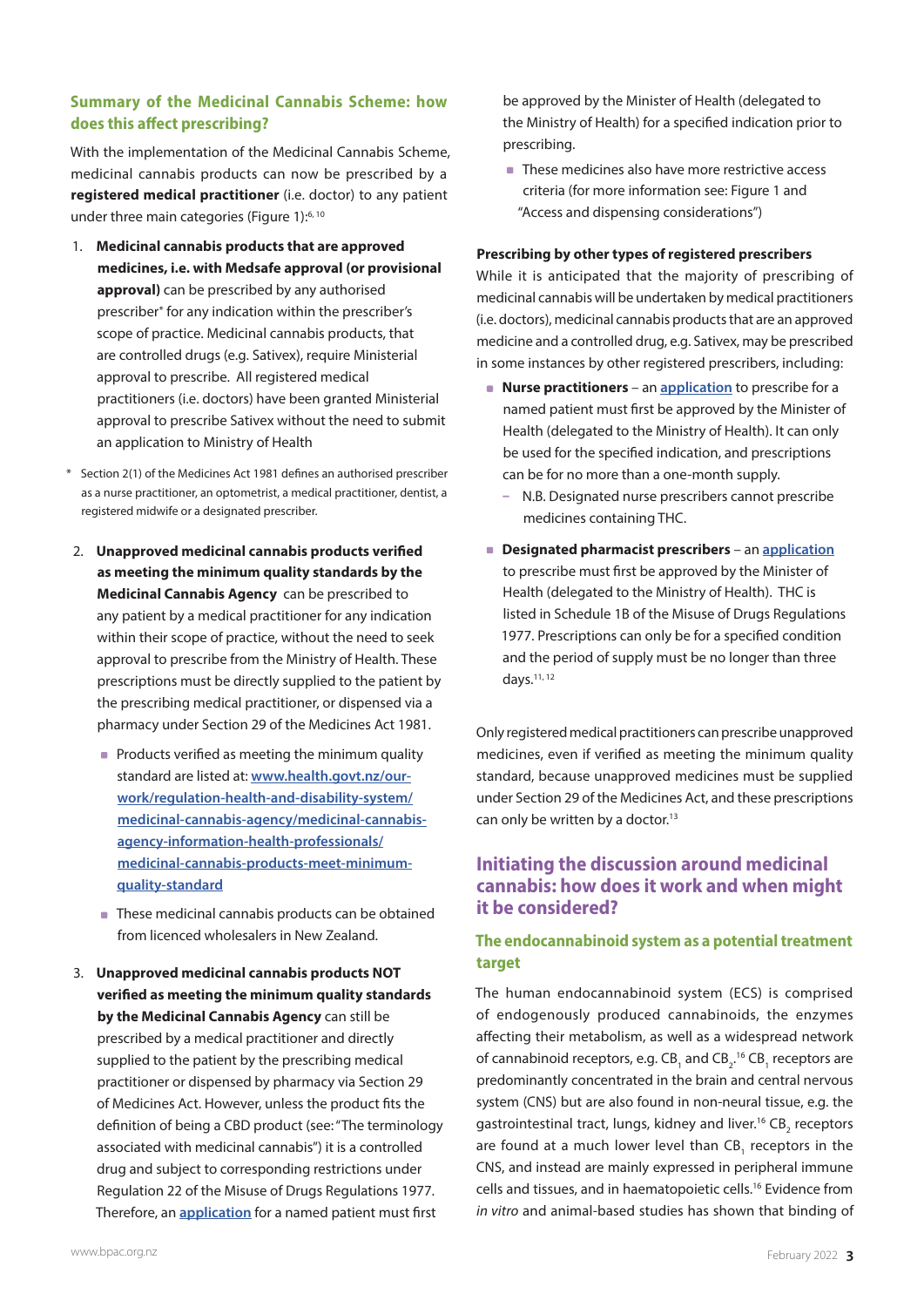

- substance content; and
- 3. No other controlled drugs or **[psychoactive substances](https://www.legislation.govt.nz/act/public/2013/0053/latest/DLM5278431.html?search=ts_act%40bill%40regulation%40deemedreg_misuse+of+drugs+act_resel_25_a&p=1#DLM5278431)** are present

**Figure 1.** How the new regulatory framework affects the prescribing of medicinal cannabis products by registered medical practitioners (i.e. doctors) in New Zealand.<sup>6‡</sup>

- An *[application form](https://www.health.govt.nz/system/files/documents/pages/cannabis-based-product-application-form-nonpharm-grade-110121.doc.doc)* for Ministerial approval to prescribe non-pharmaceutical grade medicinal cannabis without consent for distribution is available on the **[Ministry of Health website](https://www.health.govt.nz/our-work/regulation-health-and-disability-system/medicinal-cannabis-agency/medicinal-cannabis-agency-information-health-professionals)**. The application must be completed by a specialist who is managing the condition that the product is intended to treat or by the Chief Medical Officer of a District Health Board.
- † Unapproved medicines must be prescribed by a medical practitioner, and directly supplied to the patient by the prescribing medical practitioner, or dispensed by a pharmacy via Section 29 of the Medicines Act.
- \*\* All registered medical practitioners (i.e. doctors) have been granted Ministerial approval to prescribe Sativex without the need to submit an application to the Ministry of Health.
- ‡ As of February 2022, Sativex is the only medicinal cannabis product approved under the Medicines Act 1981. All registered medical practitioners (i.e. doctors) have been granted Ministerial approval to prescribe Sativex without the need to submit an application to the Ministry of Health (see: **[https://](https://gazette.govt.nz/notice/id/2020-go997) [gazette.govt.nz/notice/id/2020-go997](https://gazette.govt.nz/notice/id/2020-go997)**). In addition, doctors are currently the only group that can prescribe unapproved medicines for supply under Section 29. Therefore, it is expected that doctors will be the predominant group writing prescriptions for medicinal cannabis products.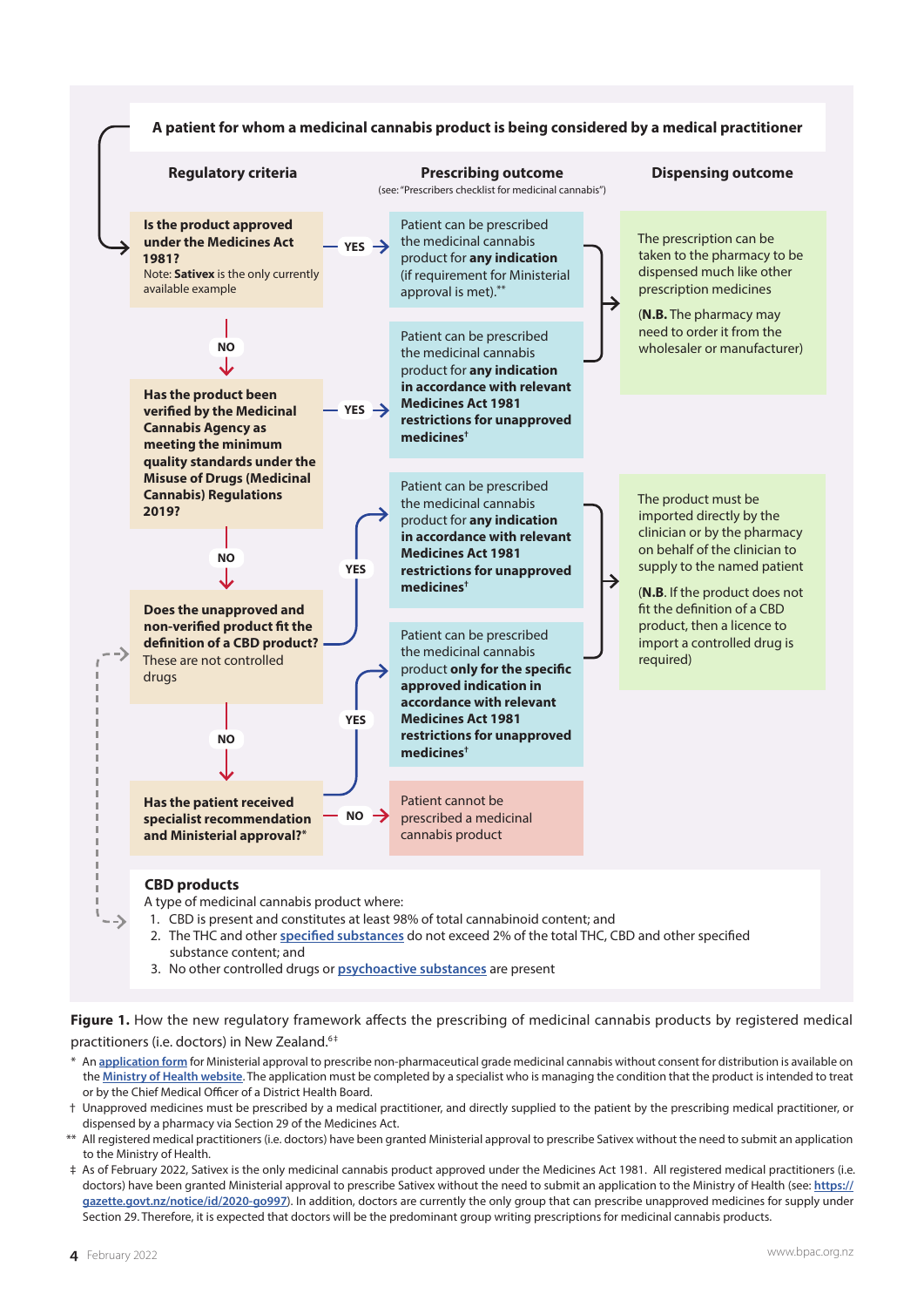endocannabinoids, phytocannabinoids (plant-derived) or synthetic cannabinoids to their corresponding receptors causes biological effects across a range of functions, including:<sup>16</sup>

- The formation and storage of memory
- Neurological and cognitive development and function
- **Sleep**
- Mood
- **Appetite and digestion**
- **Reproduction and fertility**
- **Inflammation and immunity**
- Pain perception
- **Cardiovascular system function**

**However, little is understood about how medicines affecting ECS-regulated processes actually influence disease outcomes.** The foundation of many arguments promoting medicinal cannabis involve extrapolating these laboratory or animal-based findings, without substantiated evidence as to their translational effect on human-specific body system dysfunction.

## **Medicinal cannabis is not a first-line treatment for any indication**

Given the recent changes in accessibility, some patients may incorrectly perceive medicinal cannabis products to be a highly effective treatment that has only just been made available. However, despite numerous anecdotal reports from people

# **Meeting the minimum quality standard is not the same as being Medsafe approved**

While these changes reduce barriers to accessing medicinal cannabis, and will likely result in increased patient interest and demand, **the minimum quality standard is not an endorsement of a product's safety or efficacy,** i.e. it is not equivalent to being approved as a medicine by Medsafe. Instead, the standard recognises that a product is manufactured according to strict good manufacturing practices and meets minimum standards of quality, which:<sup>14</sup>

- Reduce the risk of harmful contaminants being present, e.g. pesticides and heavy metals, or any other ingredients that pose a high risk of harm
- **Ensure products contain the correct ingredients, are** manufactured to the stated concentration, and that the concentration is consistent throughout a batch
- Confirm that the product remains consistent throughout its stated shelf-life
- **Ensure that the dosage form, packaging and** labelling of products is appropriate and correct

Medsafe approval requires robust pharmacological data and human clinical trial results. Unless a medicinal cannabis product obtains Medsafe approval, prescribers are the 'gate-keepers' to access for patients and must take responsibility and liability for any outcome associated with prescribing an unapproved product. Therefore, it is important that healthcare providers familiarise themselves with information regarding medicinal cannabis to help navigate discussions with patients, and to ensure that informed clinical decisions are made (see: "Balancing the potential benefits and risks associated with medicinal cannabis use").

Prescribers of unapproved medicines should first obtain the patient's informed consent, the details of which should preferably be documented in their notes. This involves the patient understanding:

- That the medicine is not approved in New Zealand, i.e. it has not been assessed by Medsafe against regulations and standards; it may be an approved medicine in other countries
- What, if any, other approved treatments are available
- The possible benefits in addition to any potential risks or adverse effects, including unknown risks
- That information about supply of their medicine will be forwarded to the medicine manufacturer or importer in New Zealand, who will subsequently forward a subset of that information to Medsafe; this information will be recorded on a database as a requirement of the Medicines Act

For more information on the medico-legal responsibilities and obligations associated with prescibing an unapproved medicine, see: **[bpac.org.nz/bpj/2013/](https://bpac.org.nz/bpj/2013/march/unapproved-medicines.aspx) [march/unapproved-medicines.aspx](https://bpac.org.nz/bpj/2013/march/unapproved-medicines.aspx)**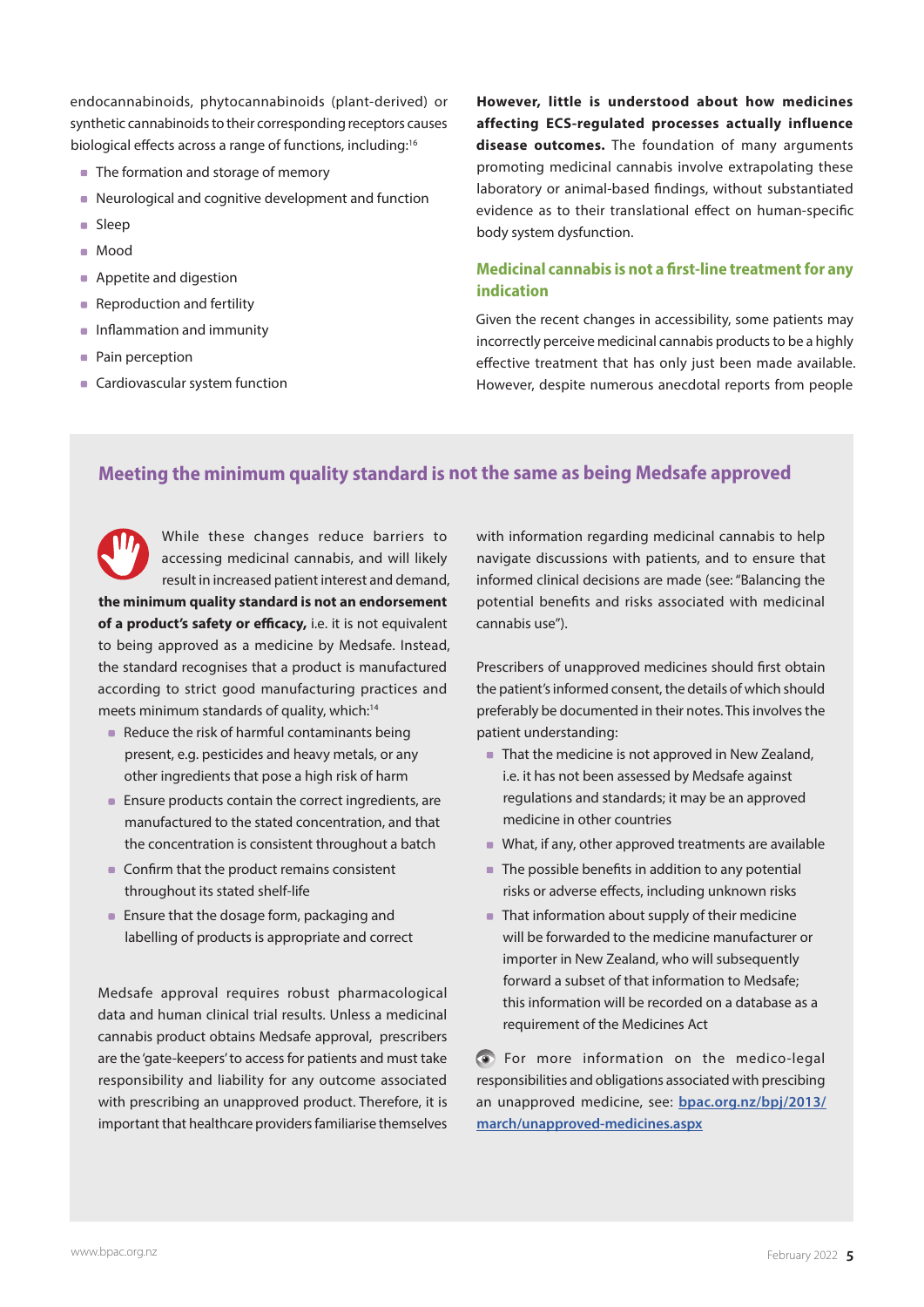## **The terminology associated with medicinal cannabis6**

**Marijuana** – an alternative name for cannabis when it is used as a psychoactive substance; it usually refers to the dried, crushed flowers and leaves. Other colloquial names include pot, dope and weed. In the international medical literature, "marijuana" and "cannabis" are sometimes used interchangeably. However, when being used for treatment of patients in the New Zealand healthcare setting, the term "medicinal cannabis" is preferred as it reduces the pre-conceived association with recreational use.

**Cannabinoid** – a term describing a class of chemically related compounds capable of interacting with human cannabinoid receptors (see: "The endocannabinoid system as a potential treatment target"). Cannabinoids extracted from the cannabis plant are referred to as phytocannabinoids, however, they can also naturally occur in other plant species. Humans also produce their own endogenous cannabinoids (endocannabinoids).

The most notable phytocannabinoids are CBD and THC (see below), and much of the potential efficacy of medicinal cannabis products depends on the synergetic effects between these compounds.<sup>15</sup> There is little evidence regarding the effects of other cannabinoids in humans, however, the majority are not psychoactive.

- **Cannabidiol (CBD)** a non-intoxicating cannabinoid thought to modulate some of the psychoactive effects of THC; it does not generally produce a "high" or have an intoxicating effect in isolation.
- **Tetrahydrocannabinol (THC)** the key psychoactive cannabinoid responsible for the "high" associated with cannabis use, which is a sought-after effect for recreational users. THC is also associated with a wide range of other effects, e.g. elevated heart rate, dizziness, impaired reaction time, reduced concentration and other neurological and behavioural effects.

**Medicinal cannabis/cannabinoid products** – describes a manufactured product containing one or more cannabisderived ingredient(s) that is intended for therapeutic use.

In New Zealand, this can include a dried cannabis product intended for vaporisation (not smoking), or a product in a pharmaceutical dosage form (e.g. tablets, capsules, oils and oral mucosal sprays) containing one or more cannabis-based ingredient(s) and no other prescription or controlled drugs. Food containing cannabis is not permitted as a medicinal cannabis product. If the amount of THC or other **[specified substances](https://www.legislation.govt.nz/act/public/1975/0116/latest/LMS148483.html?search=ts_act%40bill%40regulation%40deemedreg_misuse+of+drugs+act_resel_25_a&p=1)**\* is above a specific threshold, or if any other controlled drugs are present in the product (see: "CBD products"), it is classified as a controlled drug under the Misuse of Drugs Act 1975.

- **CBD products** a subtype of medicinal cannabis product – sometimes referred to as a dosage product or cannabis-based ingredient – where:
	- (1) CBD is present and constitutes at least 98% of total cannabinoid content; and
	- (2) The THC or other **[specified substances](https://www.legislation.govt.nz/act/public/1975/0116/latest/LMS148483.html?search=ts_act%40bill%40regulation%40deemedreg_misuse+of+drugs+act_resel_25_a&p=1)**\* do not exceed 2% of the total cannabinoid content
	- (3) No other controlled drugs or psychoactive substances are present



CBD products are not classified as a controlled drug.

\* "Specified substances" refers to a list of compounds that naturally occur in cannabis, capable of inducing more than a minor psychoactive effect, by any means, in a person; THC is just one example. For further information on what constitutes a specified substance, see Section 2A of the Misuse of Drugs Act 1975. If you require clarification as to whether a particular ingredient qualifies as a specified substance, email the Medicinal Cannabis Agency: **[medicinalcannabis@health.govt.nz](mailto:medicinalcannabis%40health.govt.nz?subject=Specified%20substance%20clarification)**

N.B. For medical practitioners contemplating importing a product, it is recommended that a certificate of analysis is obtained from the manufacturer before importation to check that the product meets the requirements relating to specified substances (for further information on importation, see: "Access and dispensing considerations").

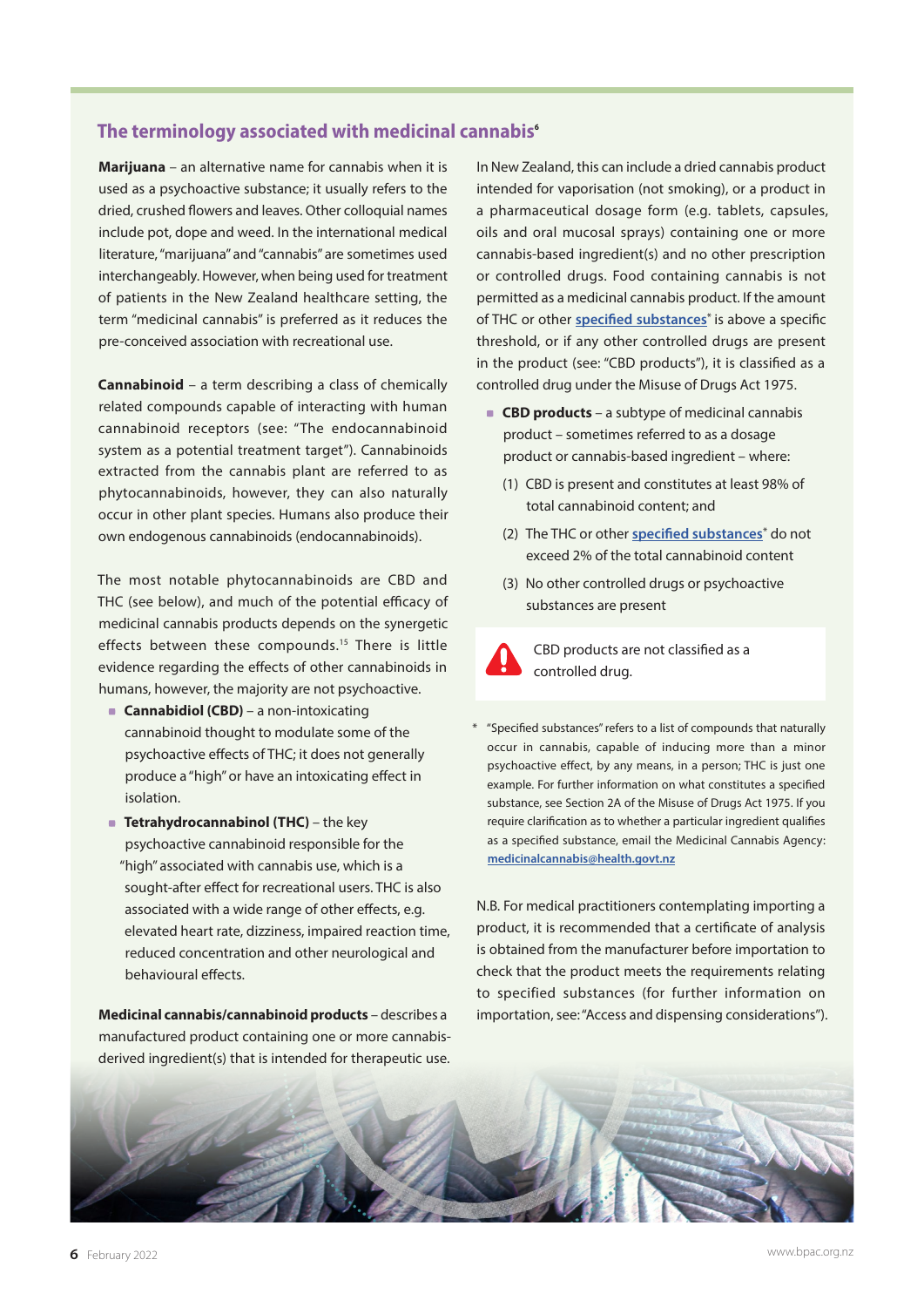asserting that medicinal cannabis products are effective, the available pool of peer-reviewed clinical trials in humans is limited, and the quality of evidence is not considered strong.<sup>17</sup>

Interpreting the significance of existing study outcomes is problematic due to:17, 18

- **Potential bias**
- Disproportionate enrolment of patients with a history of cannabis/cannabinoid consumption
- Differences in the dose, form and constituents of products between and within trials
- **Small sample sizes and durations**
- **Heterogeneity in design**
- A lack of effective blinding in randomised controlled trials (RCTs); nine out of ten patients or caregivers report being able to identify when cannabinoids or placebo are being used

Therefore, in the absence of large and robust RCTs comparing medicinal cannabis with established treatments, medicinal cannabis products cannot currently be considered a firstline option for any indication. However, trialling a medicinal cannabis product may be suitable in some cases if (1) patients experience ongoing symptoms despite optimal dosing of available evidence-based treatments, or (2) conventional treatments are contraindicated or not tolerated.

#### **Shared and informed decision making is key**

If conventional treatment options have been exhausted and a patient is interested in trialling a medicinal cannabis product, then it can be jointly discussed during an informed decisionmaking session where:



The patient can convey what they understand about medicinal cannabis and why they are considering its use; any misconceptions they may have regarding how it differs to illicit/recreational cannabis consumption or its benefits can then be addressed



The medical practitioner can set expectations by outlining any evidence of efficacy (or lack thereof) based on the indication and safety implications; this information can then be compared against other medicines the patient has previously taken, as well as any other pharmacological/non-pharmacological interventions that they may not have trialled yet



The appropriateness of medicinal cannabis use can be considered in the context of the patient's medical history and personal circumstances

# **Efficacy by indication: when could medicinal cannabis be considered?**

### **This resource is not intended as a clinical guideline for medicinal cannabis use in New Zealand.**

Regulators in other countries have critically evaluated existing literature and provided their own recommendations.

For further information on the evidence for medicinal cannabis use by indication, see:

- **Australian guidance [https://www.tga.gov.au/](https://www.tga.gov.au/medicinal-cannabis-guidance-documents) [medicinal-cannabis-guidance-document](https://www.tga.gov.au/medicinal-cannabis-guidance-documents)**s
- **Canadian guidance [https://www.canada.ca/](https://www.canada.ca/en/health-canada/services/drugs-medication/cannabis/information-medical-practitioners.html) [en/health-canada/services/drugs-medication/](https://www.canada.ca/en/health-canada/services/drugs-medication/cannabis/information-medical-practitioners.html) [cannabis/information-medical-practitioners.](https://www.canada.ca/en/health-canada/services/drugs-medication/cannabis/information-medical-practitioners.html) [html](https://www.canada.ca/en/health-canada/services/drugs-medication/cannabis/information-medical-practitioners.html)**

For position statements from professional healthcare organisations, see:

- New Zealand Medical Association (endorsed by the Royal New Zealand College of General Practitioners) – **[www.nzma.org.nz/assets/](https://www.nzma.org.nz/assets/Uploads/Documents/Medicinal-cannabis-position-Statement_November-2017.pdf) [Uploads/Documents/Medicinal-cannabis](https://www.nzma.org.nz/assets/Uploads/Documents/Medicinal-cannabis-position-Statement_November-2017.pdf)[position-Statement\\_November-2017.pdf](https://www.nzma.org.nz/assets/Uploads/Documents/Medicinal-cannabis-position-Statement_November-2017.pdf)**
- **Australian and New Zealand College of** Anaesthetists & Faculty of Pain Medicine – **[www.](https://www.anzca.edu.au/news/top-news/fpm-and-medicinal-cannabis) [anzca.edu.au/news/top-news/fpm-and](https://www.anzca.edu.au/news/top-news/fpm-and-medicinal-cannabis)[medicinal-cannabis](https://www.anzca.edu.au/news/top-news/fpm-and-medicinal-cannabis)**

**Chronic pain.** Chronic pain is the most common reason for patients enquiring about medicinal cannabis or consuming illicit cannabis.19 Meta-analyses encompassing all types of chronic pain have yielded conflicting results concerning pain improvement with medicinal cannabis.17–19 However, when assessed by pain subtype there is low quality evidence that medicinal cannabis may improve perceived levels of pain in patients with chronic neuropathic or malignant pain, or pain from other causes in a palliative care-setting.18 There is insufficient evidence to support routine use in patients with other types of pain, e.g. acute pain or nociceptive pain associated with rheumatic conditions (including osteoarthritis and back pain).18 There is also no evidence that adjunctive use of medicinal cannabis reduces the use of opioids in patients with chronic non-malignant pain.<sup>19</sup>

If medicinal cannabis is being considered for a patient with chronic neuropathic or malignant pain, it should be prescribed as an adjunct after discussing and trialling other options which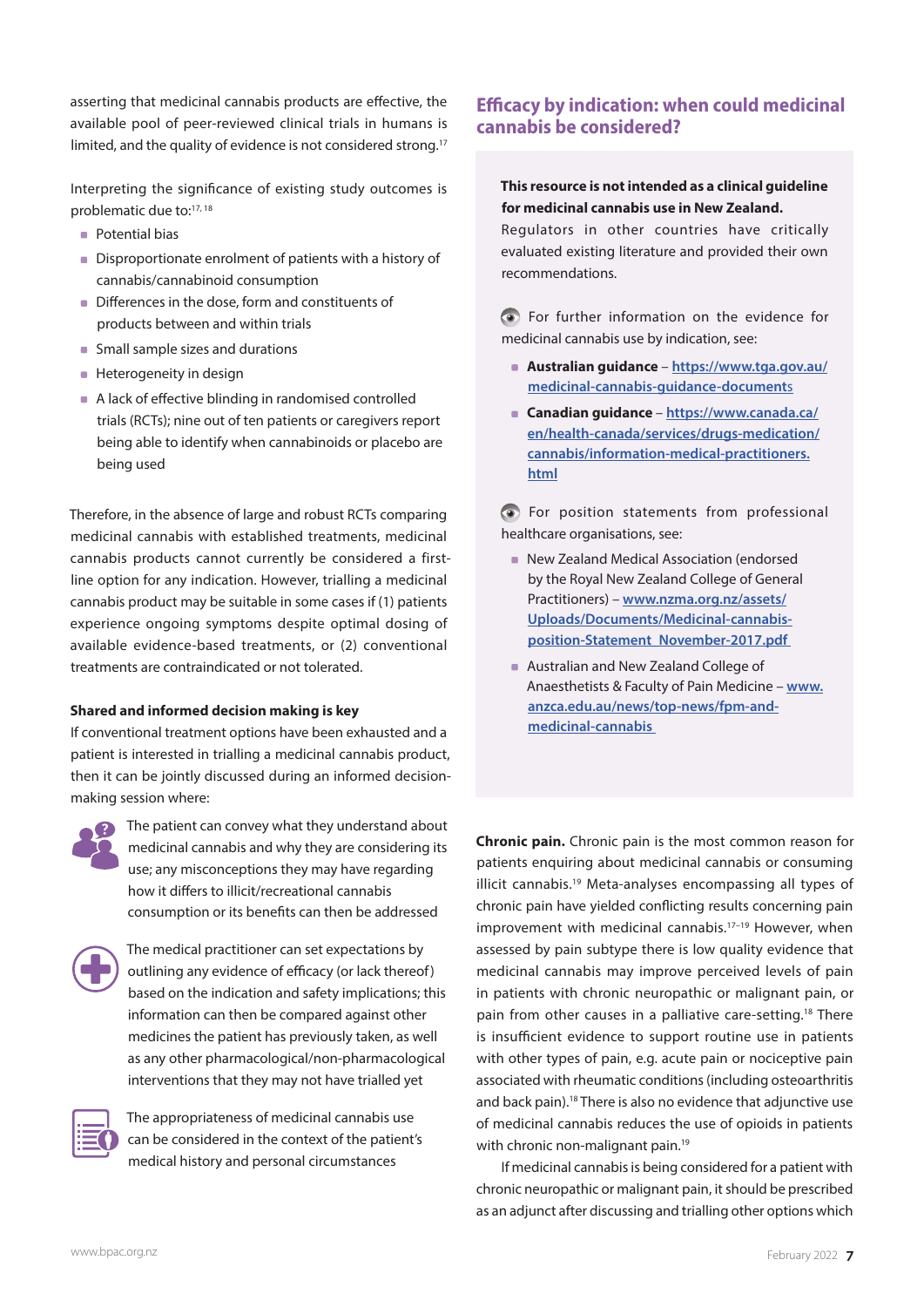

**Figure 2.** The efficacy of different pharmacological treatments for reducing chronic neuropathic pain by ≥30% over 4–12 weeks. Adapted from Allen *et al*, 2018, which used indirect comparisons of data from Cochrane reviews of other neuropathic pain medications, in combination with medicinal cannabis data from their own systematic review.18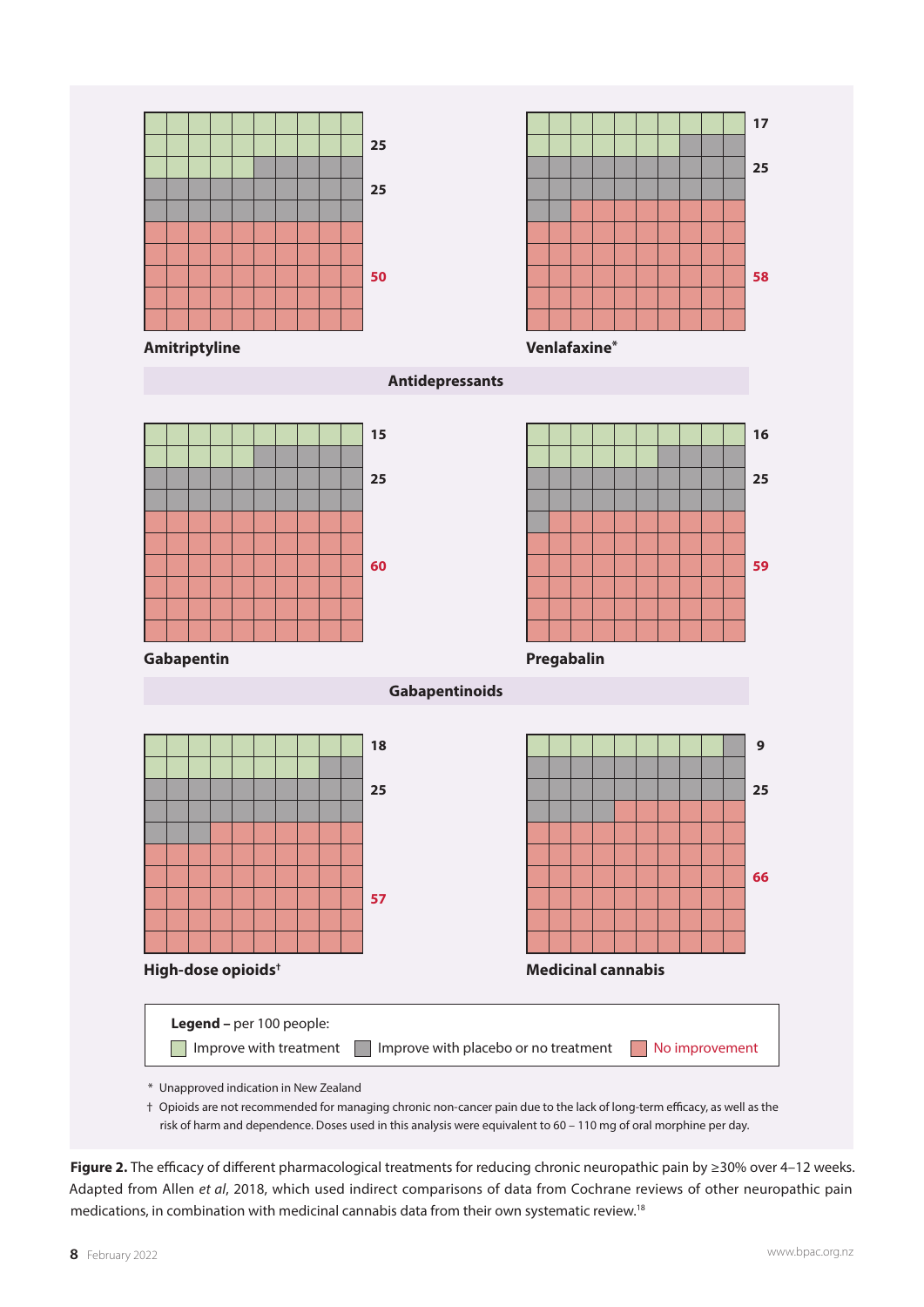have greater evidence of efficacy and that are funded (Figure 2). Canadian guidelines suggest medicinal cannabis should only be considered after trialling:<sup>18</sup>

- At least three other medicines if the patient has neuropathic pain
- At least two medicines if the patient has malignant pain

**Nausea and vomiting.** There is evidence that medicinal cannabis may improve chemotherapy-induced nausea and vomiting.20 However, many RCTs addressing this indication are several decades old, utilise comparator regimens no longer in use, and involve a limited duration of patient followup (sometimes as little as 24 hours).<sup>20</sup> There is insufficient information available to support the use of medicinal cannabis for general nausea and vomiting.17

**Practice point:** while it is typically associated with recreational cannabis use, consumption of products containing high levels of THC can also cause cyclic episodes of nausea and vomiting; a condition known as Cannabinoid Hyperemesis Syndrome.21 This condition can be difficult to distinguish from other possible causes of nausea and vomiting – and if it is not recognised – increases the risk of patients progressively self-escalating their cannabis use, which then worsens the problem.<sup>21</sup> As such, medicinal cannabis use should be discontinued if nausea and vomiting persists following an initial trial (see: "Establishing a treatment plan").

**Table 1.** Event rates of neurologic and cognitive adverse effects reported in randomised controlled trials for medicinal cannabis versus placebo. Adapted from Allen *et al,* 2018, which included pooled results from analyses using various THC:CBD ratios, many of which were THC-dominant or balanced formulations (i.e. not CBD products).18

| <b>Adverse effect</b>                  | <b>Medicinal cannabis</b> |     |  |      | <b>Placebo</b> | <b>Number needed to</b><br>harm (NNH) |
|----------------------------------------|---------------------------|-----|--|------|----------------|---------------------------------------|
| Sedation                               |                           | 50% |  |      | 30%            | 5                                     |
| "Feeling high"                         |                           | 35% |  | 3%   |                | $\overline{4}$                        |
| <b>Dizziness</b>                       |                           | 32% |  | 11%  |                | 5                                     |
| Speech disorders                       |                           | 32% |  | 7%   |                | 5                                     |
| Ataxia or muscle twitching             |                           | 30% |  | 11%  |                | 6                                     |
| Numbness                               |                           | 21% |  | 4%   |                | 6                                     |
| Psychiatric                            |                           | 17% |  | 5%   |                | 9                                     |
| Euphoria                               |                           | 15% |  | 2%   |                | 9                                     |
| Dysphoria                              |                           | 13% |  | 0.3% |                | 8                                     |
| Impaired memory                        |                           | 11% |  | 2%   |                | 12                                    |
| Disorientation or confusion            |                           | 9%  |  | 2%   |                | 15                                    |
| Blurred vision or visual hallucination |                           | 6%  |  | 0%   |                | 17                                    |
| Dissociation or acute psychosis        |                           | 5%  |  | 0%   |                | 20                                    |
| Withdrawal due to adverse effects      |                           | 11% |  | 3%   |                | 14                                    |
| <b>Overall</b>                         | 81%                       |     |  |      | 62%            | 6                                     |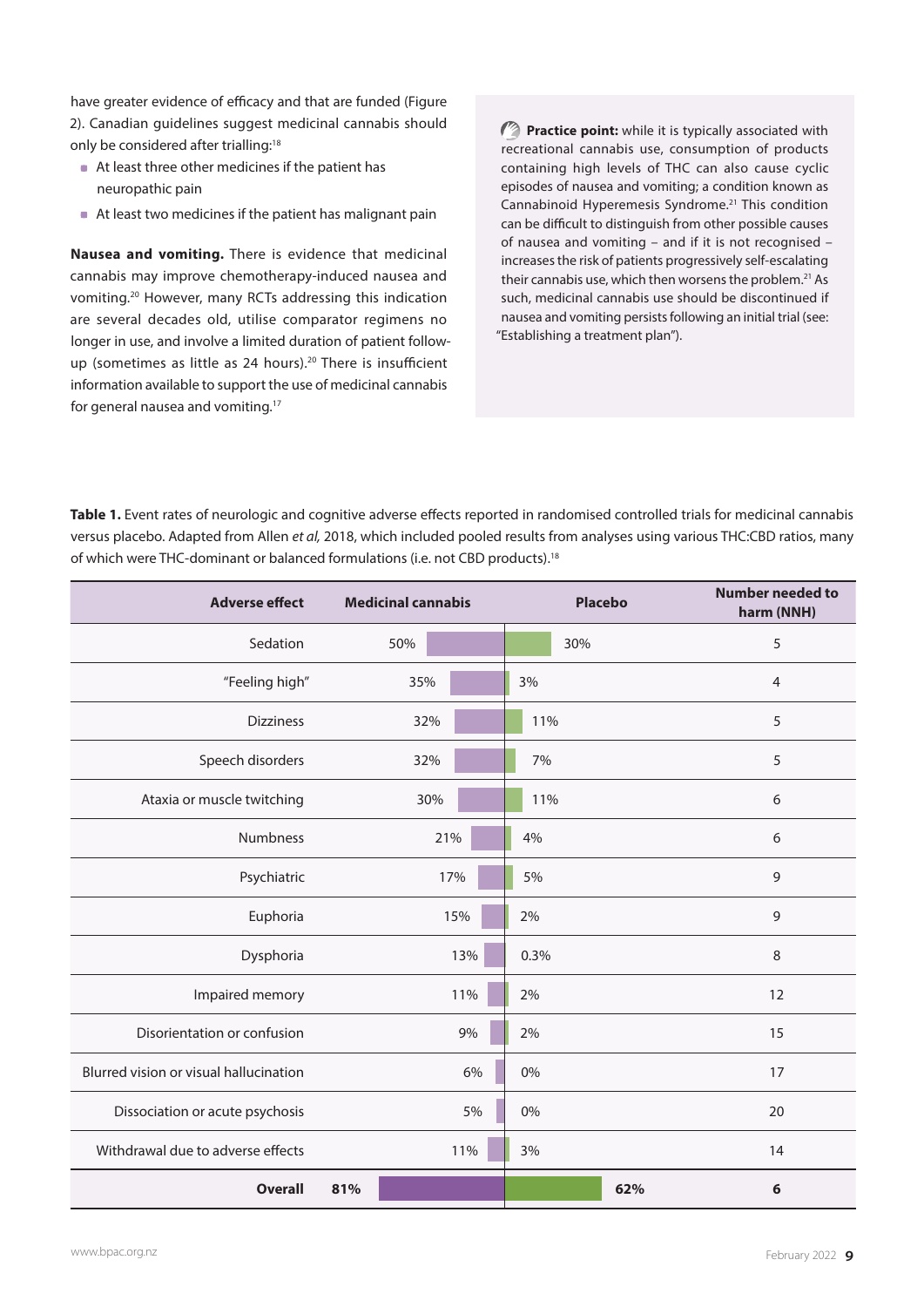**Spasticity.** Medicinal cannabis use has consistently been associated with improvements in refractory spasticity symptoms in patients with multiple sclerosis.<sup>17, 22</sup> In New Zealand, Sativex is approved as an adjunct for moderate to severe spasticity caused by multiple sclerosis.23 The THC content in Sativex is proposed to be the important driver of efficacy for this indication through its interaction with cannabinoid receptors in the CNS.<sup>22, 23</sup>

**Epilepsy.** There is some evidence that CBD products may help reduce the number and severity of seizures in young people with epilepsy, particularly those with Dravet syndrome and Lennox-Gastaut syndrome.24 However, CBD products should only be considered as an add-on treatment in refractory epilepsy, and the decision should be guided by advice from a neurologist. Australian guidelines suggest that CBD products should only be trialled if four or five other anti-epileptic medicines have been inadequate for seizure control, either alone or in various combinations.25

For children and adolescents with epilepsy, medicinal cannabis products should only be prescribed by the specialist managing their condition.

**Other indications.** Patients may also enquire about medicinal cannabis for other indications, however, these should only be considered on a case-by-case basis if other conventional treatment options have been exhausted. There is no compelling evidence from large clinical trials to suggest that medicinal cannabis is effective for treating the following conditions: insomnia, glaucoma, anxiety or depression, post-traumatic stress disorder, obsessive compulsive disorder, movement disorders (including tic disorder and Tourette's syndrome), anorexia, cachexia, inflammatory bowel disease, diabetes, Alzheimer's disease or schizophrenia.26

A summary of the evidence by indication (including smaller clinical trial data) can be found in "The health effects of cannabis and cannabinoids" by the National Academies of Sciences, Engineering, and Medicine, available at: **[https://www.](https://www.ncbi.nlm.nih.gov/books/NBK423845/) [ncbi.nlm.nih.gov/books/NBK423845/](https://www.ncbi.nlm.nih.gov/books/NBK423845/)**. 27

## **The potential risks of medicinal cannabis use**

High quality evidence into the short- and long-term safety of medicinal cannabis is lacking. Unless medicinal cannabis products have received Medsafe approval (e.g. Sativex), they are not proven to meet international or New Zealand safety standards.

#### **Acute toxicity is highly unlikely**

There is no known level of cannabinoid ingestion that will result in a toxic or lethal dose in humans.25 The median lethal dose of THC in animal models ranges from 800 to >9,000 mg/ kg (depending on the species). Theoretical estimates of a lethal dose of THC for a 70 kg human range up to  $> 15$  g.<sup>28</sup> For CBD, doses of approximately 1,000 mg/kg have been tolerated in humans.25

**Practice point:** recommend that patients keep medicinal cannabis products in a secure location that children cannot easily access, e.g. a high or locked cupboard. Children are at an increased risk of adverse effects due to their lower body weight, and little is known regarding the safety of consumption in children aged less than five years.

## **Adverse effects are common but may be tolerable depending on the patient and the formulation**

Overall, RCTs show that four out of five people taking a medicinal cannabis product experience some form of adverse effect.18 While direct evidence from head-to-head clinical trials is lacking, CBD products are anecdotally considered to have an improved safety profile compared with products that have a higher level of THC content, and are unlikely to induce shortterm psychoactive effects, e.g. euphoria.<sup>25</sup>

**Common adverse effects.** When initiating use or increasing the dose of any medicinal cannabis product, patients may experience transient adverse effects such as nausea, appetite changes, hypotension, gastrointestinal upset, diarrhoea and a dry mouth.<sup>25</sup> In RCTs of medicinal cannabis use, many of the reported adverse effects are mild and may be tolerable if anticipated.18

**Neurological and behavioural adverse effects.** The risk of more severe neurological and cognitive effects should also be a focus of any decision-making discussion with a patient (Table 1). For example, in a systematic analysis that mostly included THC-dominant or balanced medicinal cannabis formulations (i.e. not CBD products), the number needed to harm for dissociation or acute psychosis with medicinal cannabis is estimated to be 20.18 While patient reports of "feeling high" are generally associated with the use of products that have higher THC content, CBD products can still cause undesirable neurological and behavioural changes, and further investigation is required to distinguish the comparative risk.18 There is an association between the use of botanical and synthetic cannabis and long-term psychosis.<sup>29</sup> It should be emphasised that the long-term safety implications of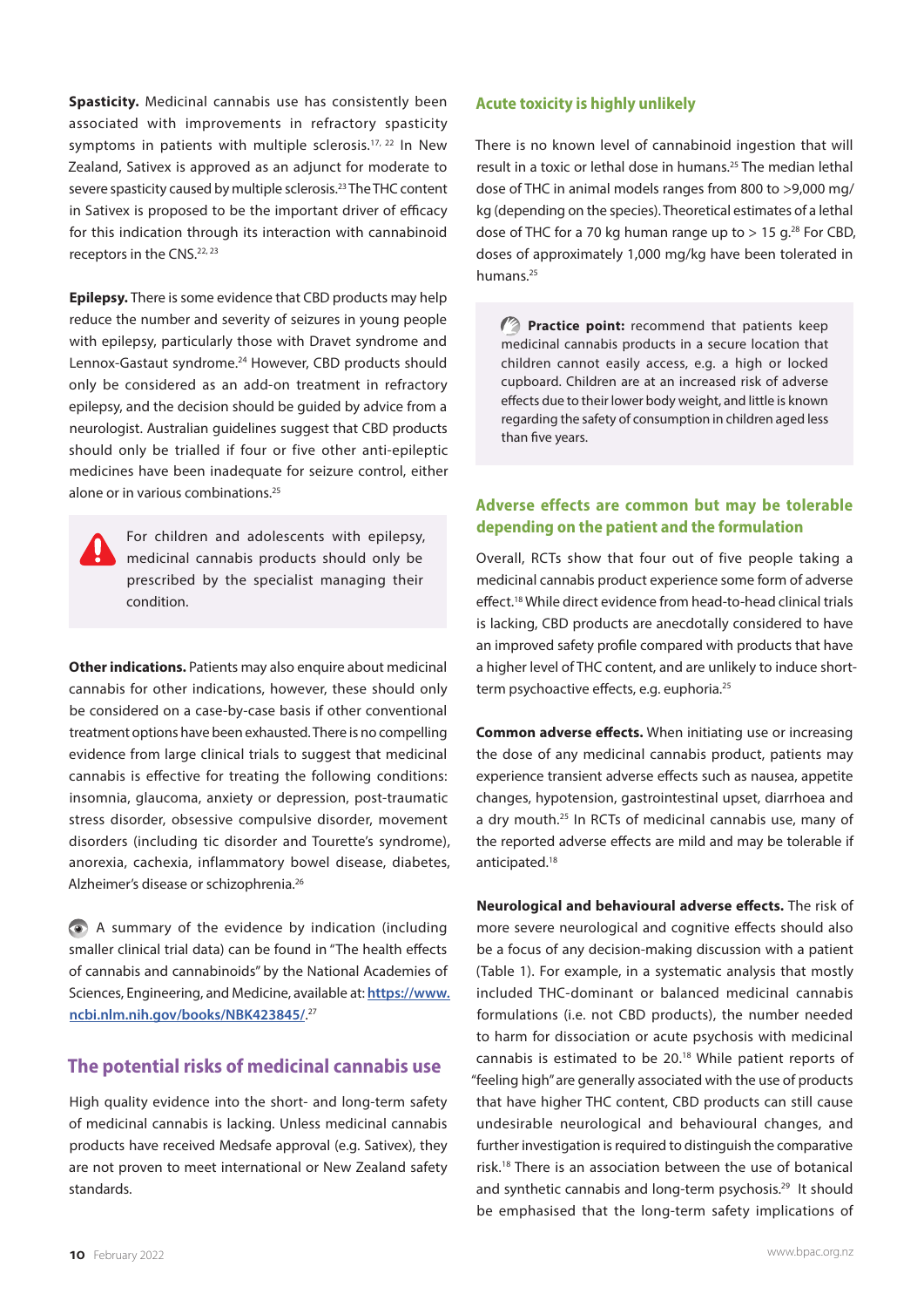medicinal cannabis use is uncertain; safety data from clinical trials of medicinal CBD are relatively reassuring, however, these generally come from small cohorts studied for short durations.

Reporting adverse effects associated with the use of medicinal cannabis products is important to further expand the understanding of their safety, particularly given the low quality of clinical trial data available to date. Any suspected adverse effects can be report to the Centre for Adverse Reactions Monitoring (CARM) at: **[nzphvc.](https://nzphvc.otago.ac.nz/reporting/#ReportSideEffects) [otago.ac.nz/reporting/#ReportSideEffects](https://nzphvc.otago.ac.nz/reporting/#ReportSideEffects).**

# **The suitability of treatment based on the patient's medical history and personal circumstances**

Before making a decision to prescribe a medicinal cannabis product, the patient's history should be reviewed as this may influence the suitability of treatment.

Medicinal cannabis is generally not appropriate in people:<sup>25</sup>



Who are **pregnant, planning on becoming pregnant, or breastfeeding**; pre-term labour and low birth weight have been reported, and cannabinoids can enter breast milk



With a **history of psychiatric disorders** (particularly schizophrenia), **mood** or **anxiety disorder**; Sativex is contraindicated in people with a personal or family history of psychosis or a history of another severe psychiatric disorder.<sup>30</sup> N.B. Depending on the severity of the mental illness and the reason for prescribing medicinal cannabis, there may be some occasions where the potential benefit is considered to outweigh the risk, e.g. in palliative medicine medicinal cannabis may be considered in a person with anxiety disorder, introduced in a controlled manner.



### Who have **unstable cardiovascular** or **cardiopulmonary disease**

With a **history of hypersensitivity** to any component used in the manufacturing of the medicinal cannabis product, e.g. sesame oil, peppermint oil

#### **Situations where caution is warranted**

**Hepatic or renal impairment.** Cannabinoids are primarily cleared by the liver and therefore moderate to severe dysfunction will likely increase the risk of adverse effects.<sup>25</sup> Although renal function is not thought to affect clearance in healthy adults, medicinal cannabis products should be taken at the lowest effective dose in patients with chronic kidney disease.31 In addition, if the patient will potentially require

dialysis or a kidney transplant in the future, it is important to check with their nephrologist whether medicinal cannabis use is appropriate before prescribing.<sup>31</sup>

**Children or adolescents.** Medicinal cannabis products should typically be avoided in patients aged under 18 years due to a lack of safety and efficacy data, and uncertainty regarding the possible effects on the developing brain. There are some situations where use of medicinal cannabis may be considered in a young person, e.g. for epilepsy, but it should only be prescribed by a specialist clinician who is involved in the care of the patient for the condition being treated.

**History of falls.** Little is known about medicinal cannabis use in elderly or frail patients. Given that cannabinoids can decrease blood pressure and cause sedation and dizziness, this may increase the risk of falls.<sup>18, 25</sup> If a medicinal cannabis product is being considered for such patients, then their home environment and level of caregiver support should be considered. If a decision is made to prescribe, treatment should be commenced at a very low dose and increased slowly.25

**Previous risk-associated behaviours**, e.g. substance misuse disorder and drug dependence (including heavy alcohol use). Although these behaviours are not a contraindication for medicinal cannabis use per se, identifying them may (1) help shape the discussion around the intentions of seeking this type of treatment, and (2) highlight the need for safeguards to prevent excessive dosing or reliance on a product if it does not help the patient meet treatment objectives.<sup>25</sup>

**Psychosocial support considerations.** Given that medicinal cannabis consumption can potentially cause neurological and cognitive impairment, consideration should be given to the patient's home-setting; both whether they have people to support them when initially trialling the product, and whether they have children or other dependents that may also be affected by their use, e.g. if the product causes dissociation, somnolence or acute psychosis.

**Financial position.** Medicinal cannabis products are not funded, and currently available options may be unaffordable for many patients. Cost may therefore result in barriers and inequitable access; for example, products may be too expensive for some patients to initially trial, or the financial burden of repeat prescriptions may be a barrier to ongoing use. This also leads to concerns that patients may seek treatment using illicit cannabis of unknown constituents and strengths.

Therefore, key concepts about cost to discuss during an informed decision-making discussion include:

*"Is there the potential for financial harm or difficulty?"*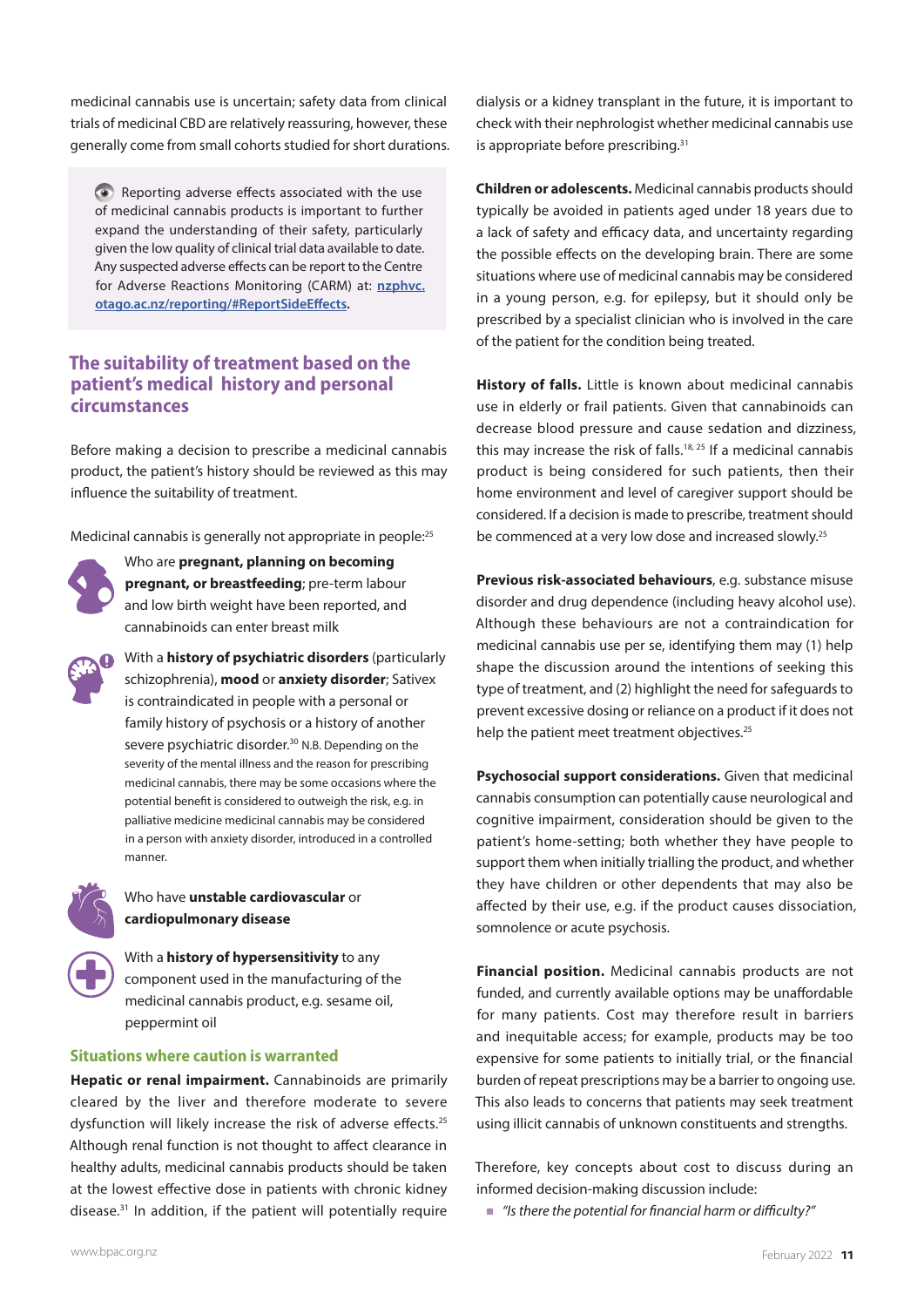- *"Would the patient be going without something necessary to afford treatment?"*
- *"Is there a funded medicine that has not been trialled which might be more suitable?"*
- *"Is the patient aware of the added risks associated with switching to illicit cannabis use if they find repeat prescriptions of legal medicinal cannabis to be too expensive?"*

As competition associated with domestic cultivation, manufacturing and supply increases under the new Medicinal Cannabis Scheme, the average cost of products is expected to decrease over time. However, it is difficult to predict when this shift will occur, and whether the magnitude in price difference will make ongoing medicinal cannabis use any more realistic to those experiencing financial hardship.

**Employment.** The patient's employment type should be considered during discussions, especially where driving or operation of heavy machinery is involved.25 An important question to consider is: "*will possible adverse effects associated with medicinal cannabis use, such as sedation, compromise their safety – or the safety of others – in the workplace?*". Employment New Zealand outlines that employers have a responsibility to create a safe work environment and "*should provide employees with the highest level of protection from risks as is reasonably practicable. A risk includes dangerous behaviour resulting from drug or alcohol use*".32 However, it is unlikely that medicinal cannabis use has been considered in the development of current health and safety procedures for most workplaces.

**Paractice point:** patients should be advised not to work until it is clear how the medicinal cannabis product affects them. However, if this is not feasible, or if there is doubt about the suitability of medicinal cannabis due to a patient's employment type, a pragmatic approach would be to offer to write a letter to the patient's employer (with the patient's consent) to open dialogue with them and to ensure the process is transparent.

**Driving.** It is illegal to drive while impaired, so depending on the type of medicinal cannabis product and the patient's response to treatment, driving is not advised.<sup>33</sup> Patients initiating use of a medicinal cannabis product should refrain from driving until it is clear how the product affects them; THC is more likely to impair cognitive function, while CBD products are generally considered to have a quantity of THC that is unlikely to cause impairment.<sup>34</sup> In New Zealand, a new roadside testing scheme will be progressively phased in from late 2021 onwards, in which people will be assessed for impairment and screened for drug use via oral fluid testing.<sup>33</sup> THC is listed as one of the drugs being tested for under the Land Transport Act 1998 (CBD is not listed).<sup>33</sup> It is uncertain at this stage what

level of THC will constitute a positive test, and whether use of a THC-dominant medicinal cannabis product would meet this threshold, e.g. Sativex.<sup>34, 35</sup> However, a medical defence will be available to drivers who are not impaired, but who test positive for a qualifying drug (e.g. THC) at roadside checkpoint testing if thev: 33, 35

- Have a current legal prescription for the medicinal cannabis product
- Have complied with the instructions from the prescriber or from the manufacturer of the product about driving, consuming alcohol or other prescription medicines (or both) while consuming the product
- **•** For further information relating to:
	- Medicine use and impaired driving, see: **[https://www.](https://www.nzta.govt.nz/safety/what-waka-kotahi-is-doing/education-initiatives/medication/) [nzta.govt.nz/safety/what-waka-kotahi-is-doing/](https://www.nzta.govt.nz/safety/what-waka-kotahi-is-doing/education-initiatives/medication/) [education-initiatives/medication/](https://www.nzta.govt.nz/safety/what-waka-kotahi-is-doing/education-initiatives/medication/)**
- **Impaired driving CPD for general practitioners, see: [https://www.nzta.govt.nz/safety/what-waka](https://www.nzta.govt.nz/safety/what-waka-kotahi-is-doing/education-initiatives/medication/substance-impaired-driving-continuing-professional-development/)[kotahi-is-doing/education-initiatives/medication/](https://www.nzta.govt.nz/safety/what-waka-kotahi-is-doing/education-initiatives/medication/substance-impaired-driving-continuing-professional-development/) [substance-impaired-driving-continuing-professional](https://www.nzta.govt.nz/safety/what-waka-kotahi-is-doing/education-initiatives/medication/substance-impaired-driving-continuing-professional-development/)[development/](https://www.nzta.govt.nz/safety/what-waka-kotahi-is-doing/education-initiatives/medication/substance-impaired-driving-continuing-professional-development/)**

**Drug testing.** In addition to roadside driver testing, patients may undergo drug testing for a variety of other reasons, e.g. workplace screening or competitive sports; depending on the setting, product and type of test or testing kit, medicinal cannabis use may result in a positive test. Products containing a higher THC content are much more likely to be detected with drug testing, particularly if a urine-based test is used.<sup>36</sup> THC can progressively accumulate in fatty tissues and slowly redistribute over time, meaning it may be detectable for days to weeks after use.<sup>37</sup> CBD products will generally not be detected using traditional testing methods.32 Cannabinoids are a prohibited substance in competition for most sports and therefore athletes should be made aware of this during initial discussions.

#### **Consider current medicine use**

Interactions between medicinal cannabis products and other medicines are possible. Both THC and CBD are inhibitors of CYP450 enzymes involved in the metabolism of numerous psychotropic medicines.<sup>38</sup> Medicines that are prominent substrates for CYP1A2, CYP2C9, CYP2C19 and CYP3A4 can have altered activity when used with cannabinoids, and close monitoring is required if they are prescribed concomitantly.<sup>38</sup> For example, the anti-epileptic clobazam is converted by CYP2C19 into an inactive metabolite, however, CBD-mediated inhibition of CYP2C19 substantially increases clobazam plasma concentrations.37 It has been suggested that this interaction may account for the CBD-associated decrease in seizure frequency observed in randomised controlled trials of children with refractory epilepsy.<sup>37</sup>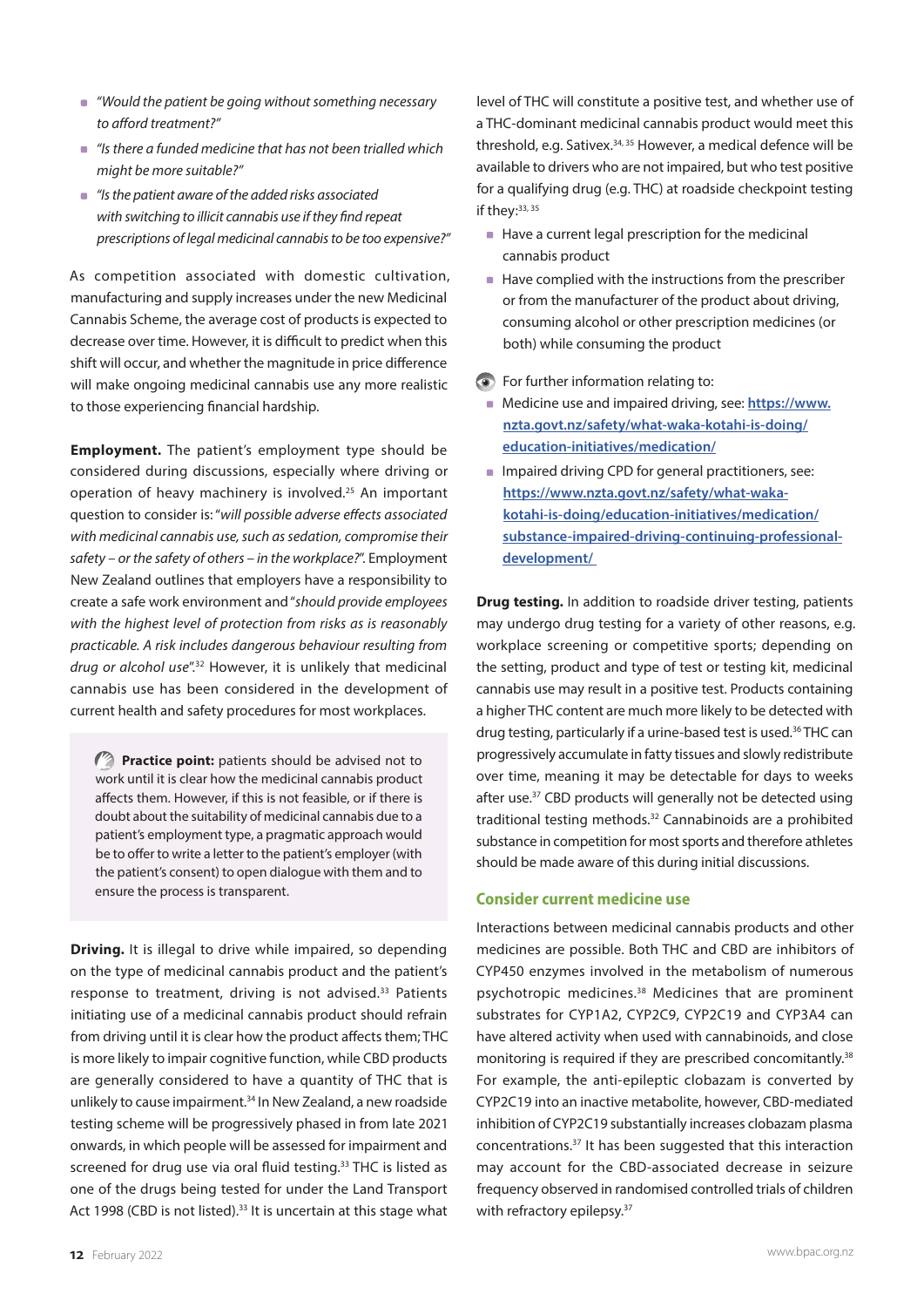Other examples of medicines that may interact with cannabinoids include rifampicin, fluoxetine and warfarin.<sup>38</sup> Medicinal cannabis products may also reduce the effectiveness of systemic hormonal contraceptives, although the evidence is inconclusive.<sup>23, 38</sup> Until further evidence is available, women taking a hormonal contraceptive should consider using an additional barrier contraceptive while taking a medicinal cannabis product, and continue use for three months after discontinuing the product. $23$ 

The New Zealand Formulary (NZF) interaction checker can be used to assess whether a patient's current medicines have potential interactions with CBD alone, CBD + THC or marijuana (*Cannabis sativa*). For further information, see: **[https://nzf.org.](https://nzf.org.nz/nzf_1) [nz/nzf\\_1](https://nzf.org.nz/nzf_1)**.

## **Prescribing a medicinal cannabis product**

If a decision is made to trial medicinal cannabis, all current and future products that are either Medsafe approved or that are verified as meeting the minimum quality standards will be **[listed on the Ministry of Health website.](https://www.health.govt.nz/our-work/regulation-health-and-disability-system/medicinal-cannabis-agency/medicinal-cannabis-agency-information-health-professionals/medicinal-cannabis-products-meet-minimum-quality-standard)** Pathways exist to prescribe products that are neither Medsafe approved nor verified as meeting the minimum quality standard, but they have more restrictive access criteria (see: Figure 1 and "Access and dispensing considerations").

The advertising of unapproved medicinal cannabis products and controlled drugs to the public is not permitted; this restriction applies to anyone, including advertising by suppliers, wholesalers and healthcare practitioners. Competition is expected to decrease prices over time, particularly once more domestic products become available. For pricing or other product details, contact the manufacturer or wholesaler directly.

CBD products can be prescribed for up to a three-month supply, while any medicinal cannabis product containing enough THC or other specified substances to be classified as a controlled drug can only be prescribed for up to a onemonth supply.6 With the exception of the **[Sativex datasheet](https://www.medsafe.govt.nz/profs/datasheet/s/sativexspray.pdf)**, there are no official New Zealand guidelines available to assist the selection of medicinal cannabis doses or formulations for specific indications. Prescribers can follow manufacturers recommendations.

#### **Factors that may influence product selection**

**Route of administration.** The route of administration for medicinal cannabis affects cannabinoid bioavailability and the onset of action: 37

**Oral route** (e.g. oral liquid, capsule or tea) – the slowest and most variable route of absorption. Oral administration is associated with a low-level of bioavailability (~10–20%) due to intestinal and

# **Prescriber's checklist for medicinal cannabis products**

For a patient to be dispensed a medicinal cannabis product, including CBD products, they need to have a valid prescription. The prescription must:<sup>6</sup>

- Be handwritten on a controlled drug prescription  $\Box$ form (except for CBD products as they are not classified as controlled drugs), or on a personally signed barcoded controlled drug ePrescription
- $\Box$  Specify the brand and prohibit any generic substitutions; in some cases, prescribing software may automatically enable generic substitutions by default, so particular care should be taken to disable or remove this option if available
- $\Box$  Not be for a product in a form intended for smoking
- $\Box$  Not be for a product meeting the definition of "food" under the **[Food Act 2014](http://www.legislation.govt.nz/act/public/2014/0032/75.0/DLM2995811.html)**
- $\Box$  Not be for a product in a sterile dosage form, e.g. eye drops
- $\Box$  Be prescribed for supply under Section 29 of the Medicines Act if the product is not Medsafe approved, after gaining and recording patient consent
- $\Box$  Be for no more than a one-month supply if a controlled drug (including Sativex)
- $\Box$  Be for no more than a three-month supply if a CBD product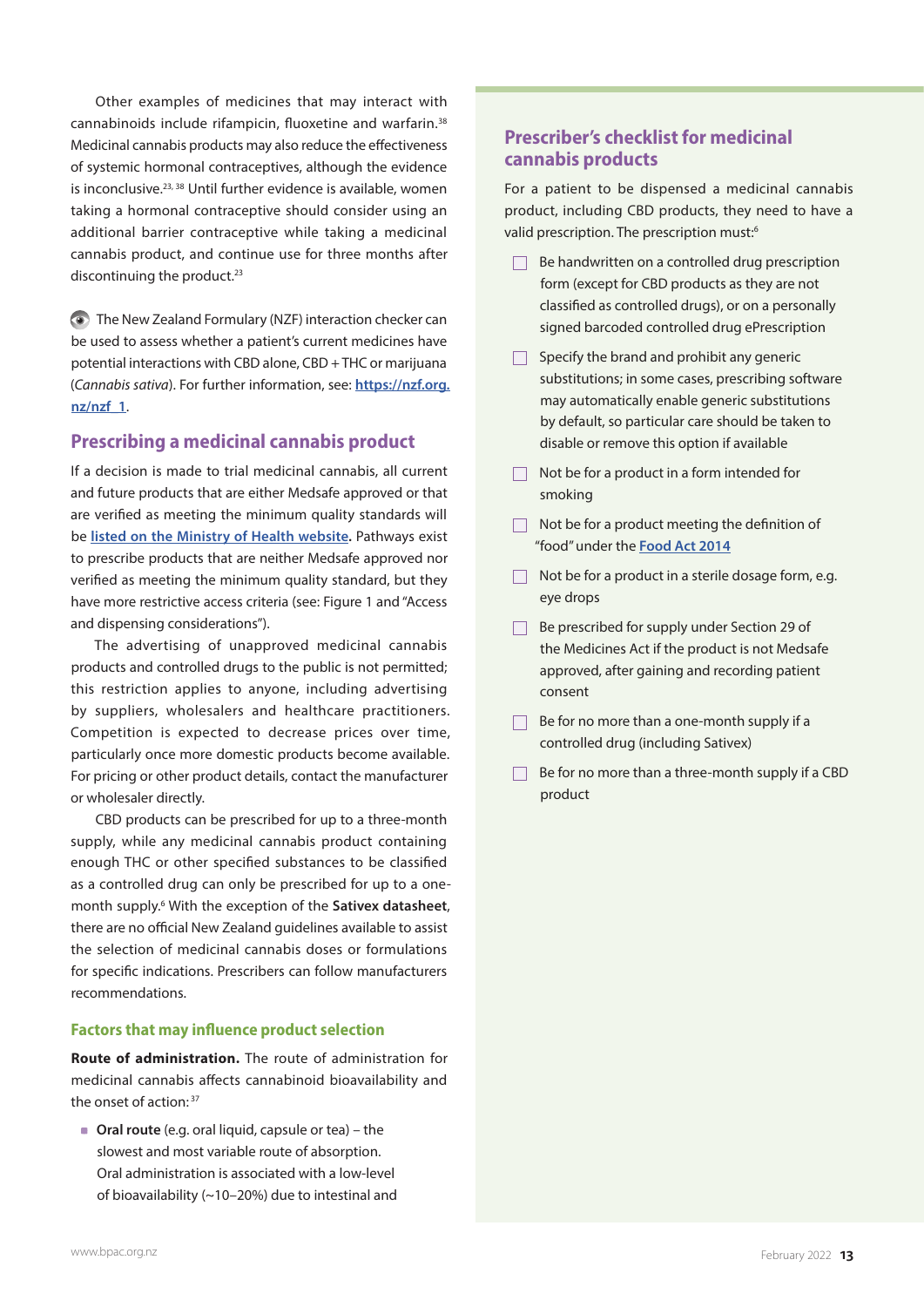hepatic first-pass metabolism. Effects typically occur progressively, peak two to four hours following consumption and can last for 6–24 hours; this extended duration of effect might be more desirable for patients seeking symptom control over longer periods of time, e.g. chronic pain.

- **Oral mucosal** (e.g. spray) although it is assumed some of the product will be swallowed, this route may increase bioavailability through direct absorption through the oral mucosa. Effects likely peak after 90–120 minutes and last for a comparable amount of time to orally administered products.
- **Vaporisation** (e.g. oil or dried flower) the most rapid onset of action, with maximum plasma concentration peaks within minutes following inhalation. Effects may reach a maximum after 15–30 minutes, and last 2–4 hours. Vaporisers can be imported and sold only if they have been approved as a medical device by an overseas regulator. Other cannabis vaporiser devices, and nonregulated utensils with **[prohibited features](https://gazette.govt.nz/notice/id/2020-go1298)**, continue to be prohibited from New Zealand and may be confiscated by Customs.
- **Topical** (e.g. patches and gels) most topical formulations produced overseas are CBD-based as CBD is approximately ten times more permeable through the skin than THC. The onset and duration of action is difficult to predict and varies substantially between patients.

Different routes of administration are associated with distinct risk profiles. When a medicinal cannabis product is verified as meeting the minimum quality standard for a specified route of administration, it only meets the standard for that particular route, i.e. a separate assessment would need to be undertaken for a product to be verified for use via other routes. If a medical practitioner wants to prescribe a medicinal cannabis product to a patient for use via an unverified route of administration, it is the prescriber's responsibility to consider the risks of using a product in a way it was not designed to be used against any potential benefits. For example, if an oral solution was verified for use via the oral route of administration but was being considered for use via the vaporisation route, considerations include:

■ Whether there is any evidence the excipients in the oral liquid product are safe to be vaporised and inhaled, and whether toxic by-products may be created during heating of a product designed to be consumed as an oral formulation. Many

oral liquid medicinal cannabis products contain a carrier oil which is not intended for vaporisation, e.g. coconut oil. Products may also contain an antioxidant, e.g. vitamin E.

• The microbial contamination testing limits for products intended for vapourisation are stricter than limits applied to oral products due to increased risks with the inhaled route of administration.

For further information about the obligations of a prescriber for prescribing unapproved medicines, see: **[www.medsafe.govt.nz/profs/RIss/unapp.asp](http://www.medsafe.govt.nz/profs/RIss/unapp.asp)**

**The THC:CBD ratio.** The label on medicinal cannabis products that have been verified against the minimum quality standard must clearly detail the THC and CBD content (including derivatives), as well as any other ingredient derived from cannabis whose content is at least 1% of the total weight or volume. THC and CBD are associated with different effects, and depending on the ratio may influence each other's biological activity.40 Although there are anecdotal reports that certain THC:CBD ratios are more effective for specific indications (e.g. it is thought that THC content is necessary for antispastic, antidystonic and anti-tic efficacy), there is currently insufficient clinical trial evidence in humans to establish firm recommendations.<sup>40</sup> Australian guidelines suggest that products with low/minimal THC content are more suitable when psychoactive effects are undesirable.<sup>25</sup>

#### **Establishing a treatment plan**

Once a product has been selected, establishing a treatment plan with the patient is essential to assess its effectiveness and safety, including:<sup>25, 39</sup>

- **Treatment objectives** clearly document the target symptom(s) and how any improvement(s) will be assessed. For example, this may be a metric improvement in a pain score or symptom algorithm (e.g. 30%), or an objectively measured goal such as being able to perform a daily task that they were previously unable to.
- **Timeframe** an initial one-month trial period is likely suitable to establish benefit and adverse effects. Use of the medicinal cannabis product should stop if the desired effect is not obtained after 4–12 weeks.
- **Dosing** a good rule-of-thumb is "*start low, go slow*". The exact starting dose and titration schedule will depend on the particular product, the balance of THC:CBD content, and patient specific characteristics. Patients taking a medicinal cannabis product for the first time without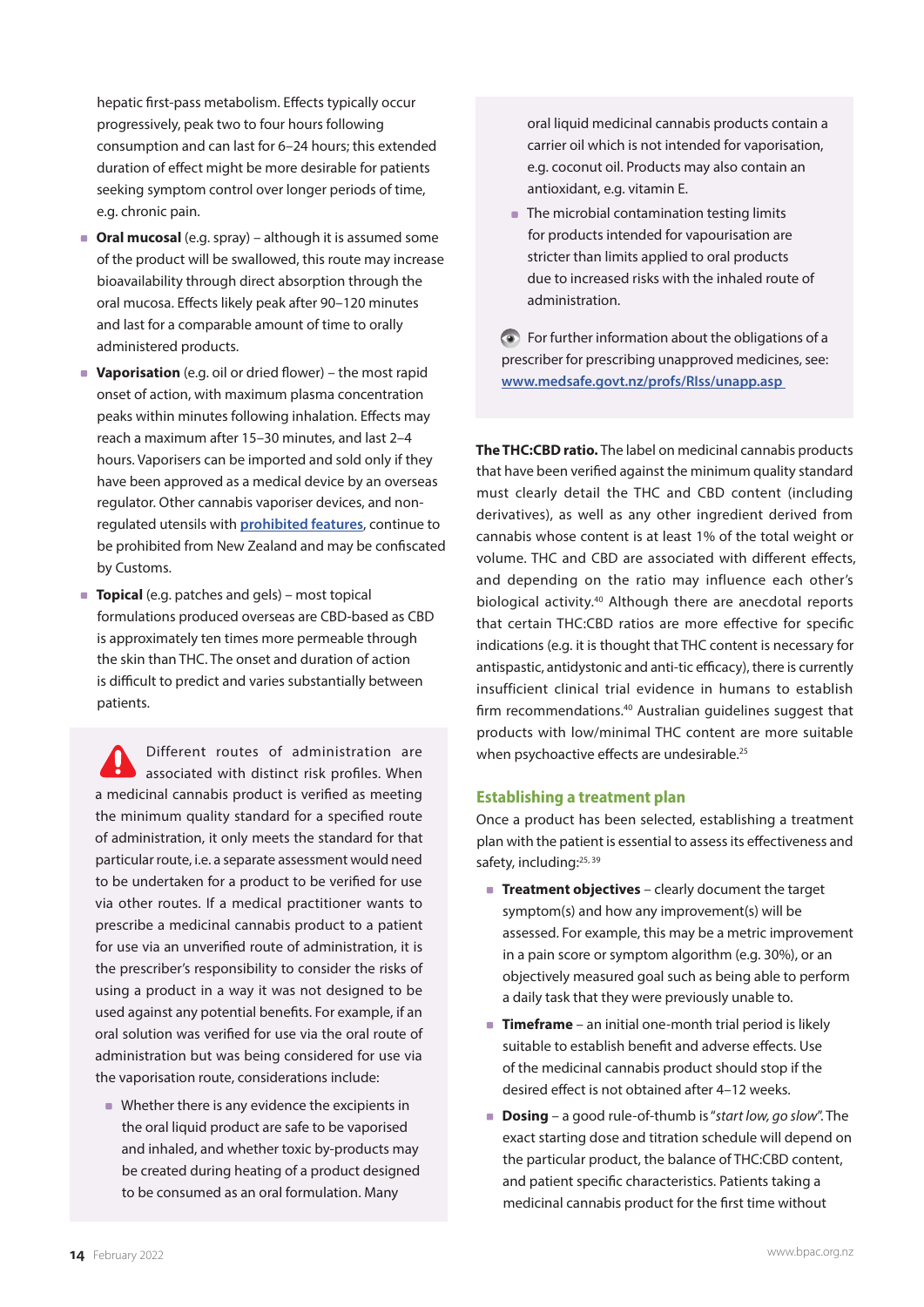a history of previous cannabis use should start with a very low dose and cease use if they experience adverse effects. Increasing the dose weekly is a pragmatic strategy unless the manufacturer instructions or Medicine datasheet specify otherwise (see the **[Sativex](https://www.medsafe.govt.nz/profs/datasheet/s/sativexspray.pdf)  [datasheet](https://www.medsafe.govt.nz/profs/datasheet/s/sativexspray.pdf)** for further information). Dosing in the evening may be preferable for formulations with higher THC content. More specific guidance on dosing is available in the international literature,<sup>39</sup> however, caution should be taken when applying these recommendations in clinical practice.

- **Risk management strategies** safeguards should be established. For example, if there are concerns over the potential for misuse, then dispensing frequency restrictions should be considered, and the prescriber should remain vigilant for other drug seeking behaviours, e.g. early requests for repeat prescriptions, claims of lost prescriptions, or requests for dose increases.
- **Monitoring** clinical review should occur more frequently at first and then less frequently if the product is tolerated and stable dosing is established (based on clinical judgement). At each review, consider whether any functional and quality of life improvements outweigh reported adverse effects, and whether the patient is exhibiting undesirable behavioural or cognitive changes. There are no specific blood testing requirements. However, baseline liver function tests should usually be performed.
- **Discontinuation plan** outline a strategy for discontinuing use if the treatment objectives are not met, e.g. a dose reduction schedule or immediate treatment cessation.

#### **Access and dispensing considerations**

As outlined in Figure 1, the Medicinal Cannabis Scheme means that if a medicinal cannabis product is a Medsafe approved medicine (i.e. Sativex) or verified as meeting the Medicinal Cannabis Agency minimum quality standard, then prescriptions can be taken to any pharmacy for dispensing. Pharmacists can then dispense the product from existing stock (if available), or obtain the product from a wholesaler or the manufacturer.6

## **Accessing medicinal cannabis products that do not have Medsafe approval or Medicinal Cannabis Agency verification against the quality standards**

There are still pathways for prescribing unapproved medicinal cannabis products that have not been verified as meeting the minimum quality standard by the Medicinal Cannabis Agency under the new regulations (Figure 1). However, if such a product is selected, it should be clearly conveyed to the patient that it lacks a New Zealand-specific verification of efficacy, safety or quality, and the responsibility for any outcome(s) lies with the prescriber. As such, these products should generally not be a first choice if there are other suitable options available.

If a **CBD product** is selected that does not meet the minimum quality standards or has not yet been assessed against the standards, then it can still be prescribed by a registered medical practitioner (i.e. doctor) for any indication within the scope of their practice, but it must be imported directly in an amount required for the named patient by the medical practitioner or a pharmacy on behalf of the registered medical practitioner.<sup>6</sup> Having an expectation of future prescriptions is not considered to be a reasonable excuse to import medicinal cannabis products that have not been verified against the minimum quality standard. Given that CBD products are not controlled drugs, no additional licences are required by the medical practitioner or pharmacist. Particular care should be taken when sourcing unverified CBD products from overseas manufacturers as they may have higher THC content than is permitted under New Zealand legislation. A certificate of analysis is required from the manufacturer to confirm that the product meets the definition of being a CBD product; this should be checked by the prescriber before placing the order, and accompany the imported product to assist New Zealand border officials in their assessment.<sup>41</sup>

**For other medicinal cannabis products** (excluding CBD products) that do not meet the minimum quality standards or have not yet been assessed against the standards, **[Ministry](https://www.health.govt.nz/system/files/documents/pages/cannabis-based-product-application-form-nonpharm-grade-110121.doc.doc)  [of Health approval](https://www.health.govt.nz/system/files/documents/pages/cannabis-based-product-application-form-nonpharm-grade-110121.doc.doc)** is required and they can only be used for the specified indication.<sup>6</sup> In addition, a licence to import controlled drugs is required for each consignment, issued by Medsafe (for further information, **[email Medicines Control](mailto:medicinescontrol%40health.govt.nz?subject=Medicinal%20Cannabis%20Products)**).6 The product must be imported directly in an amount required for the named patient by the registered medical practitioner (i.e. doctor) or a pharmacy on behalf of the registered medical practitioner.

**Acknowledgements:** This article was supported by the Ministry of Health, and underwent an external consultation process with key stakeholders.

N.B. Expert reviewers do not write the articles and are not responsible for the final content. bpac<sup>nz</sup> retains editorial oversight of all content.

#### **References**

- 1. New Zealand, Law Commission. Controlling and regulating drugs: a review of the Misuse of Drugs Act 1975. Wellington, N.Z.: Law Commission 2011.
- 2. Board of Health Committee on Drug Dependency and Drug Abuse in New Zealand. First Report. 1970. Available from: [https://www.moh.govt.nz/]( https://www.moh.govt.nz/notebook/nbbooks.nsf/0/0208F9EEE068C2C54C2565D7001896CC/$file/drug%20dependency%20and%20drug%20abuse%20in%20new%20zealand.pdf) [notebook/nbbooks.nsf/0/0208F9EEE068C2C54C2565D7001896CC/\\$file/]( https://www.moh.govt.nz/notebook/nbbooks.nsf/0/0208F9EEE068C2C54C2565D7001896CC/$file/drug%20dependency%20and%20drug%20abuse%20in%20new%20zealand.pdf) [drug%20dependency%20and%20drug%20abuse%20in%20new%20zealand.]( https://www.moh.govt.nz/notebook/nbbooks.nsf/0/0208F9EEE068C2C54C2565D7001896CC/$file/drug%20dependency%20and%20drug%20abuse%20in%20new%20zealand.pdf) [pdf]( https://www.moh.govt.nz/notebook/nbbooks.nsf/0/0208F9EEE068C2C54C2565D7001896CC/$file/drug%20dependency%20and%20drug%20abuse%20in%20new%20zealand.pdf) (Accessed Dec, 2021).